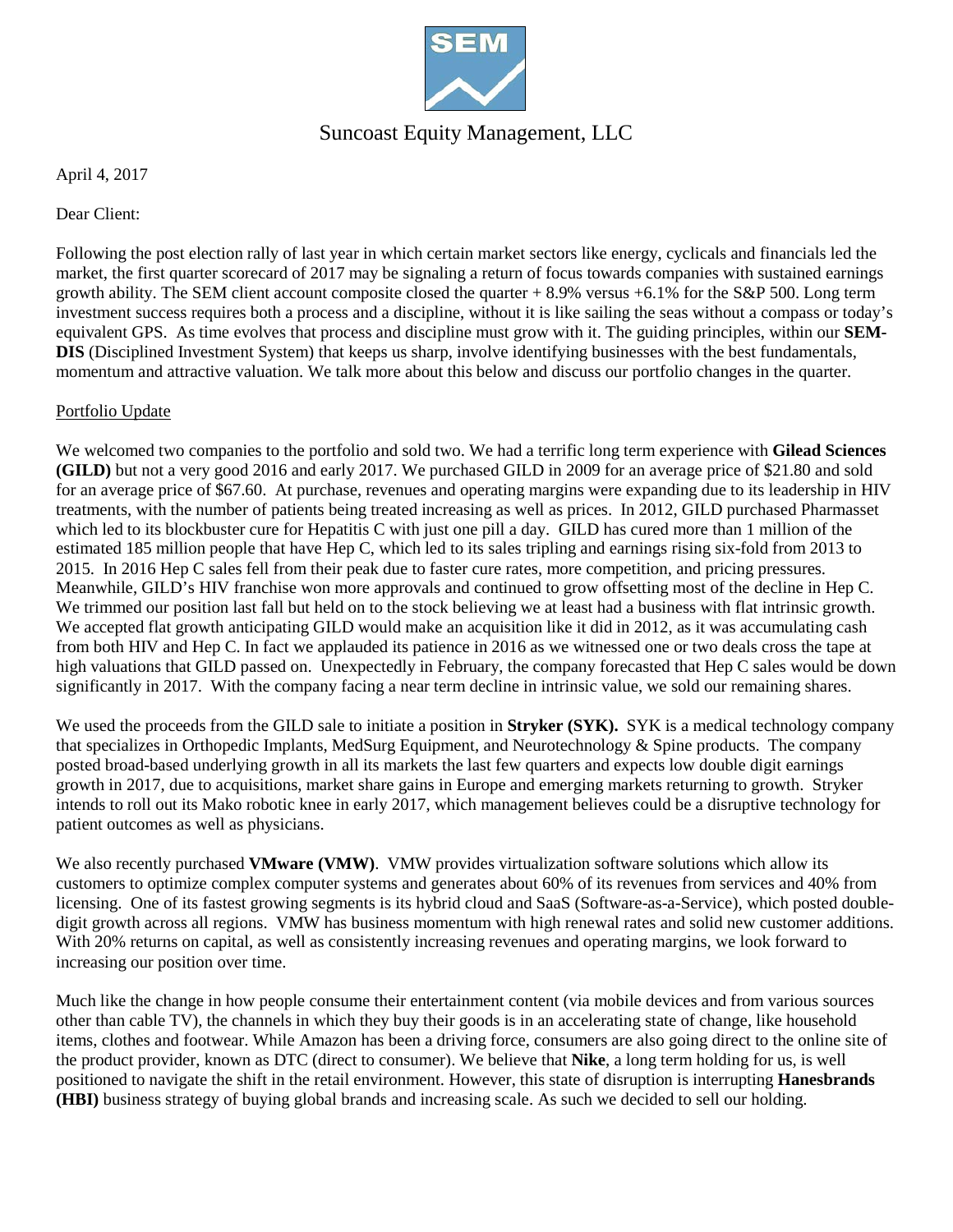HBI will likely make it through the transition but it could be a rough ride. A bit more discussion to take you through our thought process from genesis to sale may be helpful. When we first invested in HBI a few years ago, its economic moat and advantages of scale were gaining strength. The company is a global leader selling 2 billion units a year in the Innerwear and Activewear markets through brands like Hanes, Maidenform and Champion. Unlike competitors, it owns its supply chain which allows HBI to manufacture its products for 15-20% less than its peers. Innovative new products like X-Temp, ComfortBlend and Fresh IQ have increased margins, as well as acquiring international brands to boost its economies of scale. HBI's execution on its strategy has been solid. While we watched the shift in retail decimate some particular channels early on such as electronic retailers, it has only been the last year or so that the shift as to how and where consumers purchase apparel and footwear has accelerated. HBI's retail lines are more basic (socks, underwear, tshirts) and less fashion-oriented so the business by definition should provide a bit more margin of safety. We believed they could continue to execute their business plan during the shift and in fact the company reported solid third quarter results last October. But with retailers such as Macy's struggling this past holiday season, Walmart recently announcing that they need to take inventories as low as possible and Dick's Sporting Goods eliminating 20% of its vendors, that caused us to conclude that even the basics market may be becoming less predictable. One point of debate is the impulse purchase of innerwear. If you visit a store for one item but then see that innerwear is on the next shelf, it can result in a purchase. But when you buy online, you only buy what you need. HBI has taken on more working capital such as inventory and account receivables, as well as some debt, by acquiring Knights Apparel, Champion Europe, and Pacific Brands. We were comfortable with the short term increase as part of their scale strategy, until the acceleration of change in retail quickened. With the online shift creating less predictability we also decided to pivot. We don't like the loss we incurred during our two plus years of ownership, but we made a judgement to sell based on our view of the direction of the fundamentals. As we used the proceeds to purchase VMware, we will now further discuss below how relative stock selection occurs within our discipline.

#### Fundamentals, Momentum and Valuation

.

SEM-DIS is built to weather the economic climates. Investing through all economic cycles is achieved by SEM-DIS focusing its efforts on companies with strong and sustainable fundamentals, momentum and an attractive valuation. When these three circles intersect, we get excited.

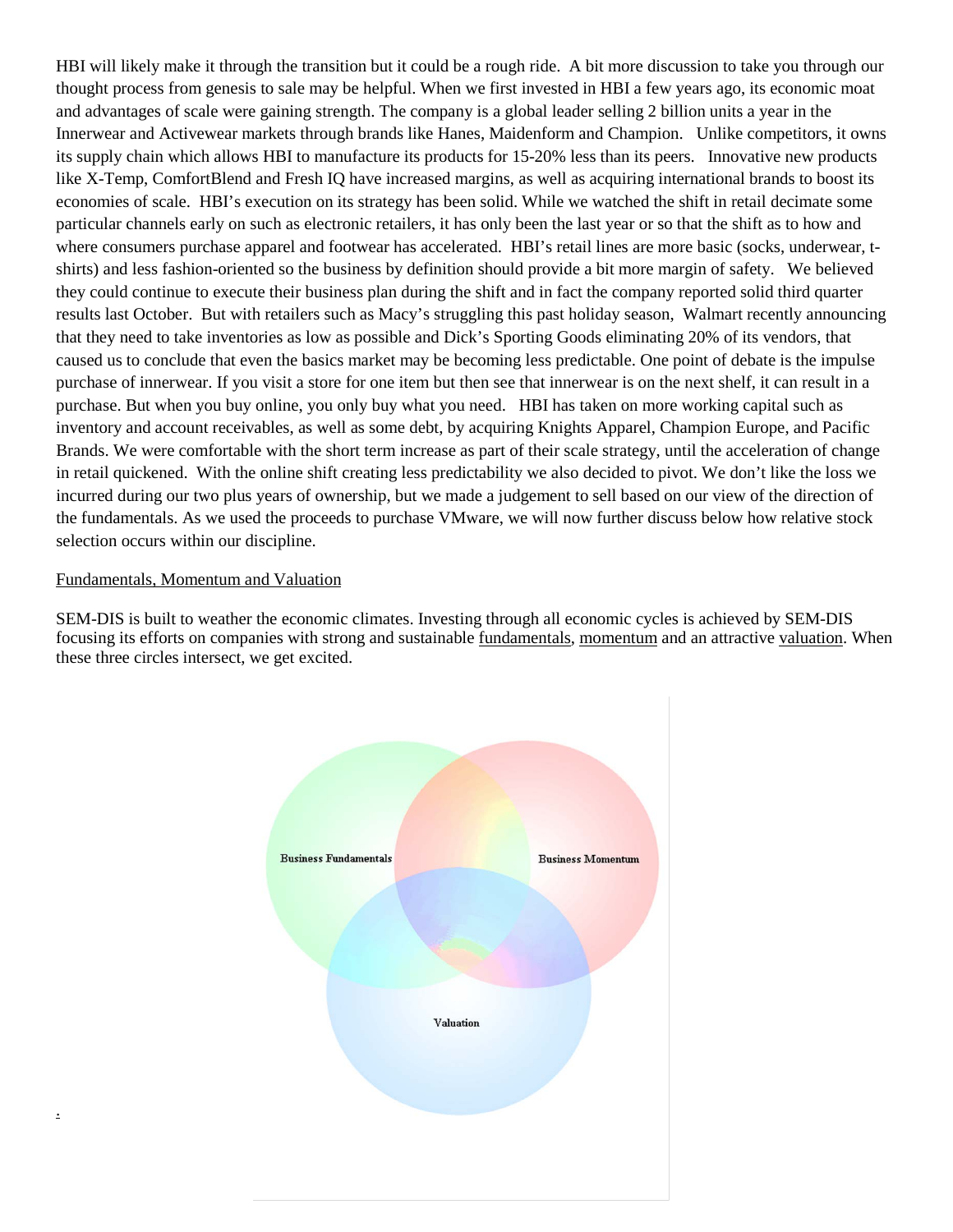Fundamentals ask if the company's products or services are in need. For example **Middleby**, one of our portfolio holdings, sees steady demand for its energy and labor saving equipment from restaurant chains. As **Nike** brings innovation and performance to its athletic shoes, customers demand and pay more. Contrast that with General Mills cereal or Campbell Soup's primary product where consumption has been tepid at best for many years as consumers shift preferences for food items. A company's rank within the industry is an important fundamental indicator. Most of the companies in our portfolio either lead or are in the top two. On the financial side, fundamental analysis addresses the strength of the balance sheet, income and cash flow statement. We prefer companies with low debt and we are ok if they are holding a sizable cash balance. Importantly we favor businesses that consistently generate cash in excess of capital needs and expenditures. The business needs to earn an above average return on equity and capital, preferably 15% or higher, compared to the average which is approximately 11% for publicly traded companies. We also examine profitability levels against other industry participants and the broad landscape of 3,500 or so companies in our universe.

Business momentum is a very important factor in our **SEM-DIS**. It can be identified not just by the obvious measures of organic sales but importantly by changes in gross and operating margins and the components within. McKesson, during our successful seven plus years of ownership, drove its operating margin up by 50% to 2.3% from 1.5%. We believe our recent purchase of Facebook shows the similar potential to meaningfully increase operating margins, though perhaps not quite on the same scale. We also look at the change in the levels of investment such as research and development and capital expenditures and how that corresponds to growth in sales. New products and services that increase customer demand is an important component of business momentum. **Accenture**, a company we first purchased for clients nearly eight years ago, is one of the global leaders in management consulting, technology and outsourcing services. Its new services segments of digital, cloud and security have grown to make up 45% of total revenues. Smart acquisitions can add momentum. **Visa's** recent purchase of Visa Europe could lead to both margin improvement of the acquired business and innovation of new products serving a large number of users of their products on both continents. **Disney** is another example of how smart acquisitions can lead to business momentum. We have talked about it in the past, and we are a big fan of CEO Robert Iger and his capital allocation track record, especially in the film segment with the likes of Lucasfilm (Star Wars), Marvel and Pixar. With those assets, DIS released five of the ten highest-grossing movies in the U.S. in 2016. We are also delighted that Iger extended his contract with DIS and will remain on board until July 2, 2019.

Valuation is always *relative*, and importantly we measure it on an *absolute* basis as well. We view each security bottomup and view it across asset classes. From a top-down perspective, we compare fixed income yields against equity yields (multiples). The current landscape for the equity market in general and high quality fixed income as a comparison is in following table:

|                                | <b>S&amp;P 500</b> | <b>Treasuries</b> | Muni Bonds (1) | <b>Corporate Bonds</b> |
|--------------------------------|--------------------|-------------------|----------------|------------------------|
| Yield                          | 5.5%               | 2.4%              | 3.6%           | 3.0%                   |
| <b>Price to Earnings Ratio</b> | 18.1               | 41.8              | 29.3           | 33.8                   |

(1) Tax-equivalent yield with an assumed 35% tax bracket

Composite Fixed income yields for ten year time frame; muni and corporate AA or better

The yield above for the S&P 500 is the earnings yield (the inverse of the price to earnings ratio). We can compare this to the fixed "earnings" yields of treasuries, municipal bonds and corporates. For some time now, earnings yields have been low on fixed income instruments. Equity earnings are not guaranteed (or as certain as high grade bonds) so that earning the yield in the table above will depend on how accurate earnings estimates are for the market index and how our economy will grow this year. Nonetheless it is a baseline for how we compare each security we evaluate.

As we drill down to choosing between individual securities, one of several important steps we take in valuing equities is recognizing that *return on capital* is an important indicator that separates the herd. We mentioned earlier in this letter the average return on capital for the average publicly traded company is approximately 11%. To keep it simple, if you have a company that earns a higher return on capital than the average company then it could be more valuable to own and may sell at a higher multiple. We avoid companies that consistently generate returns on capital below the average business.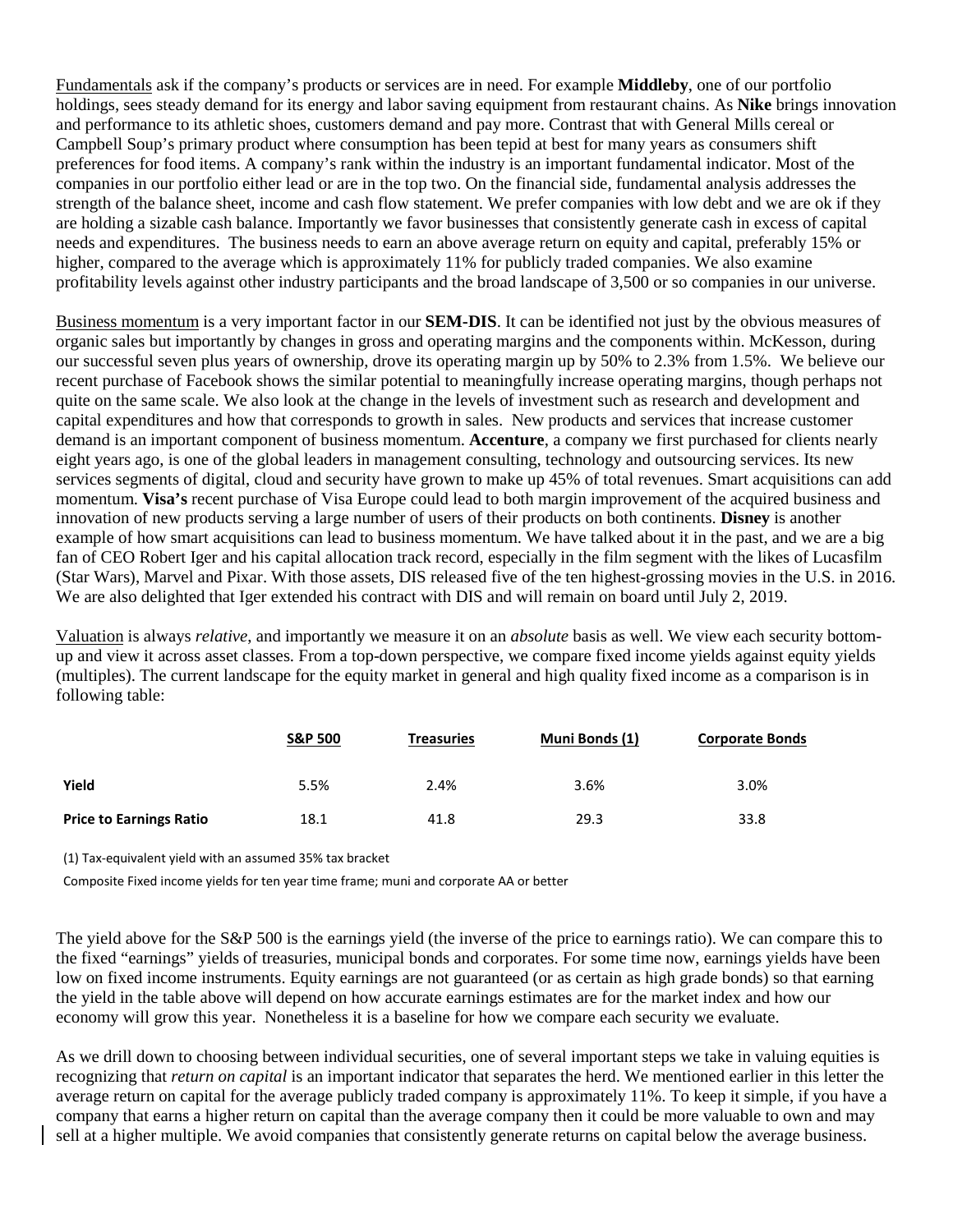A good example within our portfolio on a *relative* valuation basis is our sale of **Hanesbrands** and our purchase of **VMware**. In our daily work we use free cash flow yields, which we believe is a better measure than earnings yield. So at the time of our purchase of VMware and sale of HBI, both were valued at 6.5% free cash flow yield, a more attractive valuation than the average company in the S&P 500. Both earn returns on capital close to 20% but VMware has a stronger balance sheet with net cash (cash less debt) of nearly \$6.5 billion. Add to that the positive business fundamentals and momentum we talked about above and compare that to HBI. HBI is currently facing challenges from a shift in the retail landscape (lack of momentum leading to weaker fundamentals) while VMW has the wind at its back in the cloud computing space (business momentum). So essentially it was an easier decision to make because *VMware is at the intersection of all the important components of business fundamentals, momentum and valuation.*

#### Spring ahoy!

Stock prices can diverge from fundamentals, especially in the near term, as last year's events like Brexit and the Trump election exhibited in a very unusual 2016. Meanwhile this year like last year, is shaping up to be another good year of earnings growth for the SEM portfolio. Over time the market will reward companies that deliver strong and sustained earnings growth, which is exactly what the **SEM-DIS** (Disciplined Investment Process) seeks. We thank you and are grateful for your confidence.

Sincerely,

Donald R. Jowdy **Amy Lord, CFA** 

**Don Amy**

President Senior Vice President